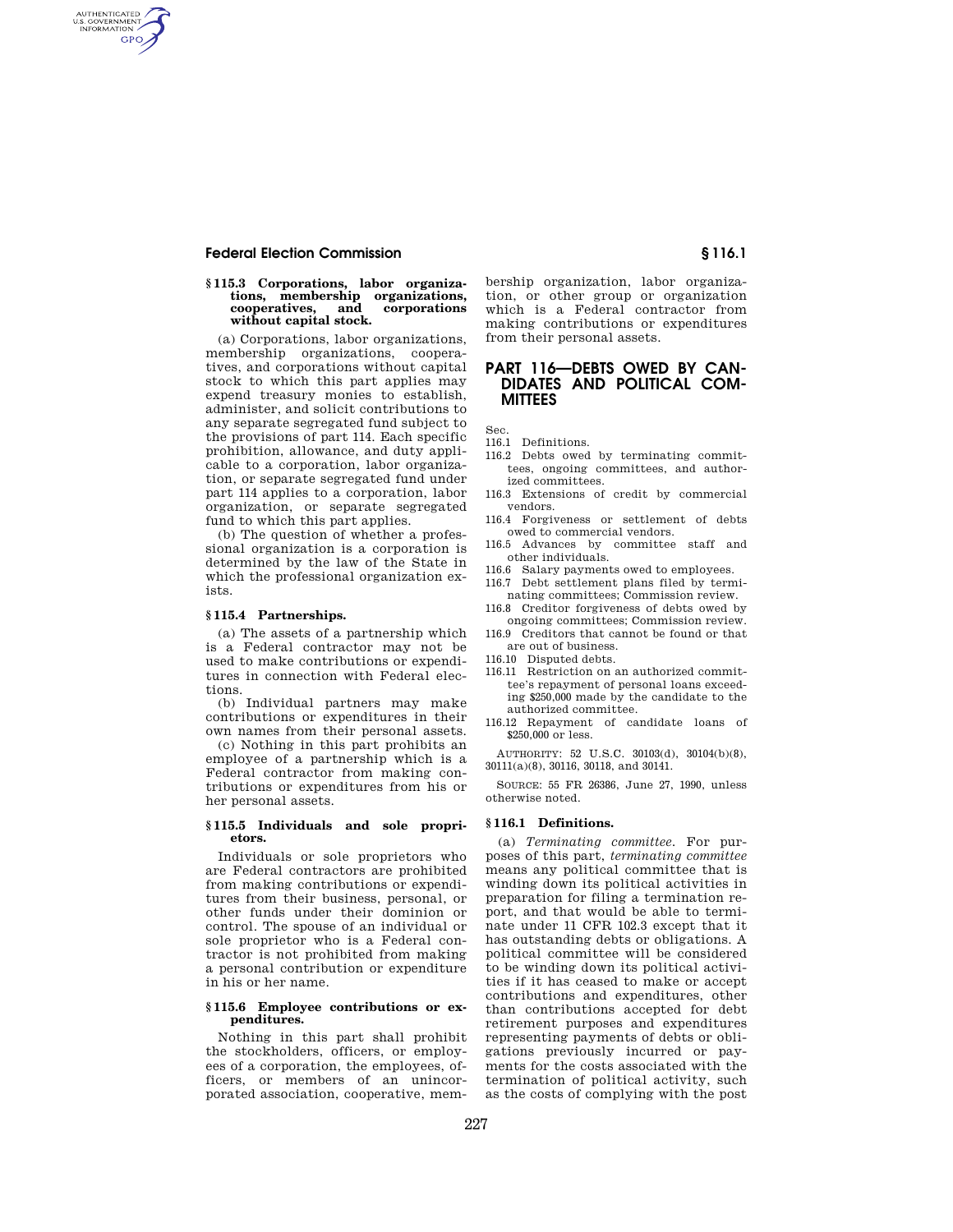election requirements of the Act, if applicable, and other necessary administrative costs associated with winding down a campaign or winding down committee activities, including office space rental, staff salaries and office supplies

(b) *Ongoing committee.* For purposes of this part, *ongoing committee* means any political committee that has not terminated and does not qualify as a terminating committee.

(c) *Commercial vendor.* For purposes of this part, *commercial vendor* means any persons providing goods or services to a candidate or political committee whose usual and normal business involves the sale, rental, lease or provision of those goods or services.

(d) *Disputed debt.* For purposes of this part, *disputed debt* means an actual or potential debt or obligation owed by a political committee, including an obligation arising from a written contract, promise or agreement to make an expenditure, where there is a bona fide disagreement between the creditor and the political committee as to the existence or amount of the obligation owed by the political committee.

(e) *Extension of credit.* For purposes of this part, *extension of credit* includes but is not limited to:

(1) Any agreement between the creditor and political committee that full payment is not due until after the creditor provides goods or services to the political committee;

(2) Any agreement between the creditor and the political committee that the political committee will have additional time to pay the creditor beyond the previously agreed to due date; and

(3) The failure of the political committee to make full payment to the creditor by a previously agreed to due date.

(f) *Creditor.* For purposes of this part, *creditor* means any person or entity to whom a debt is owed.

[55 FR 26386, June 27, 1990; 55 FR 34007, Aug. 20, 1990]

### **§ 116.2 Debts owed by terminating committees, ongoing committees, and authorized committees.**

(a) *Terminating committees.* A terminating committee may settle outstanding debts provided that the termi-

**§ 116.2 11 CFR Ch. I (1–1–21 Edition)** 

nating committee files a debt settlement plan and the requirements of 11 CFR 116.7 are satisfied. The Commission will review each debt settlement plan filed to determine whether or not the terminating committee appears to have complied with the requirements set forth in this part, and whether or not the proposed debt settlement plan would result in an apparent violation of the Act or the Commission's regulations.

(b) *Ongoing committees.* Ongoing committees shall not settle any outstanding debts for less than the entire amount owed, but may request a Commission determination that such debts are not payable under 11 CFR 116.9, and may resolve disputed debts under 11 CFR 116.10. Creditors may forgive debts owed by ongoing committees under the limited circumstances provided in 11 CFR 116.8.

(c) *Authorized committees.* (1) An authorized committee shall not settle any outstanding debts for less than the entire amount owed if any other authorized committee of the same candidate has permissible funds available to pay part or all of the amount outstanding. Except as provided in paragraph (c)(3), of this section, an authorized committee shall not terminate under 11 CFR 102.3 if—

(i) It has any outstanding debts or obligations; or

(ii) It has any funds or assets available to pay part or all of the outstanding debts or obligations owed by another authorized committee of the same candidate and that other authorized committee is unable to pay such debts or obligations.

(2) No transfers of funds may be made from a candidate's authorized committee to another authorized committee of the same candidate if the transferor committee has net debts outstanding at the time of the transfer under the formula described in 11 CFR  $110.1(b)(3)(ii)$ .

(3) An authorized committee that qualifies as a terminating committee may assign debts to another authorized committee of the same candidate to the extent permitted under applicable state law provided that the authorized committee assigning the debts has no cash on hand or assets available to pay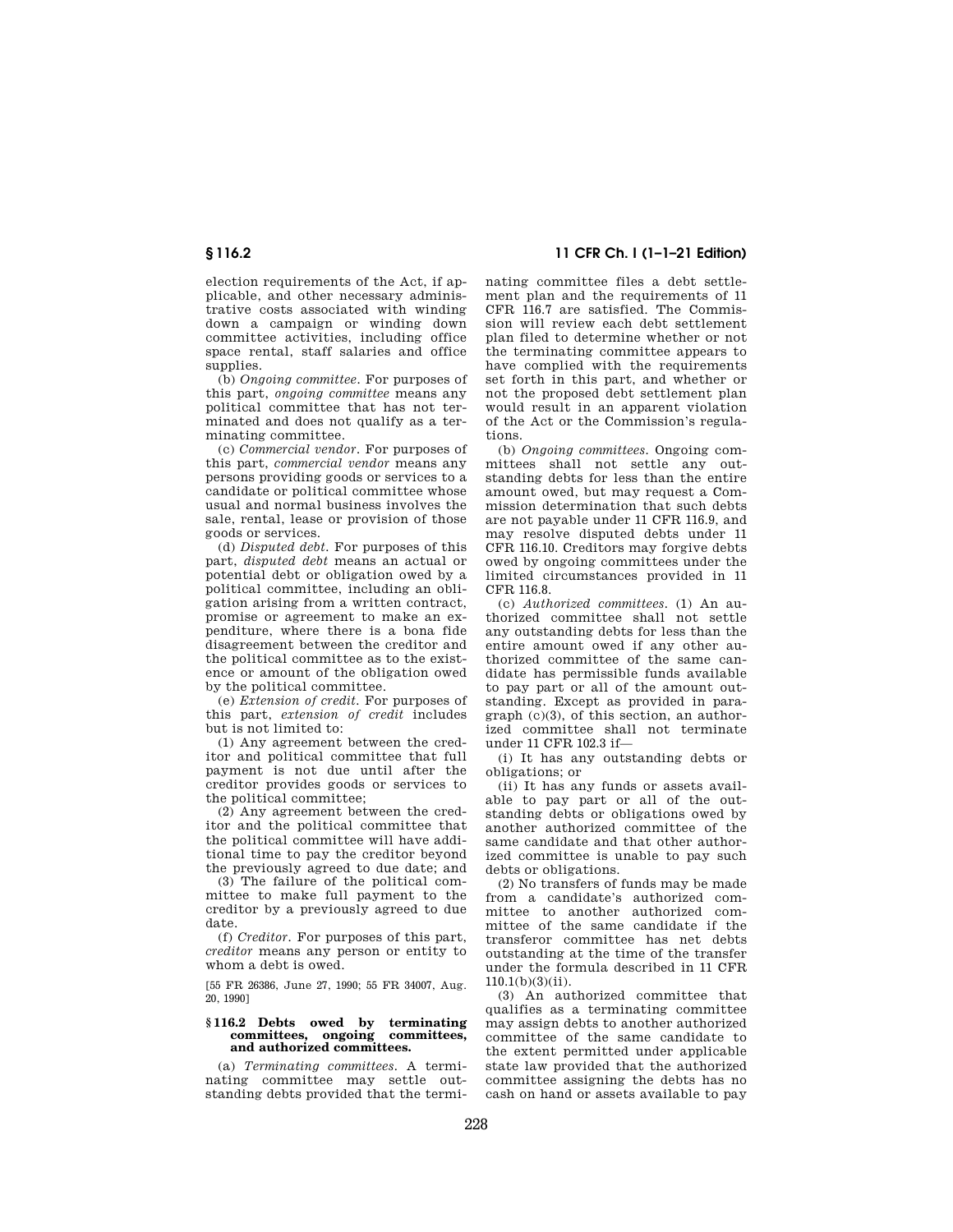any part of the outstanding debts, and provided that the authorized committee assigning the debts was not organized to further the candidate's campaign in an election not yet held. If a Presidential candidate elects to receive federal funds pursuant to 11 CFR part 9001 *et seq.* or 11 CFR part 9031 *et seq.,*  the authorized committee(s) of the Presidential candidate shall not assign debts or receive assigned debts until after the authorized committee(s) or the Presidential candidate has made all required repayments pursuant to 11 CFR parts 9007 and 9038 and has paid all civil penalties pursuant to 52 U.S.C. 30109. An authorized committee that has assigned all its outstanding debts may terminate if—

(i) The authorized committee that has assigned the debts otherwise qualifies for termination under 11 CFR 102.3; and

(ii) The authorized committee that received the assigned debts notifies the Commission in writing that it has assumed the obligation to pay the entire amount owed and that it has assumed the obligation to report the debts, and any contributions received for retirement of the assigned debts, in accordance with 11 CFR part 104. The assigned debts shall be disclosed on a separate schedule of debts and obligations attached to the authorized committee's reports. Contributions received for retirement of the assigned debts shall be disclosed on a separate schedule of receipts attached to the authorized committee's reports. *See* 11 CFR 110.1 (b)(3) and (b)(4) and 110.2 (b)(3) and (b)(4). The authorized committee that has assigned the debts shall notify each creditor in writing of the assignment no later than thirty days before the assignment takes effect and shall include the name and address of the authorized committee that will receive the assigned debts.

[55 FR 26386, June 27, 1990, as amended at 79 FR 77849, Dec. 29, 2014]

## **§ 116.3 Extensions of credit by commercial vendors.**

(a) *Unincorporated vendor.* A commercial vendor that is not a corporation may extend credit to a candidate, a political committee or another person on behalf of a candidate or political committee. An extension of credit will not be considered a contribution to the candidate or political committee provided that the credit is extended in the ordinary course of the commercial vendor's business and the terms are substantially similar to extensions of credit to nonpolitical debtors that are of similar risk and size of obligation.

(b) *Incorporated vendor.* A corporation in its capacity as a commercial vendor may extend credit to a candidate, a political committee or another person on behalf of a candidate or political committee provided that the credit is extended in the ordinary course of the corporation's business and the terms are substantially similar to extensions of credit to nonpolitical debtors that are of similar risk and size of obligation.

(c) *Ordinary course of business.* In determining whether credit was extended in the ordinary course of business, the Commission will consider—

(1) Whether the commercial vendor followed its established procedures and its past practice in approving the extension of credit;

(2) Whether the commercial vendor received prompt payment in full if it previously extended credit to the same candidate or political committee; and

(3) Whether the extension of credit conformed to the usual and normal practice in the commercial vendor's trade or industry.

(d) *Extension of credit by regulated industries.* The Commission may rely on the regulations prescribed by the Federal Communications Commission, the Interstate Commerce Commission, and the Department of Transportation on behalf of the Civil Aeronautics Board, issued pursuant to 52 U.S.C. 30141 and any other regulations prescribed by other Federal agencies to determine whether extensions of credit by the entities regulated by those Federal agencies were made in the ordinary course of business.

[55 FR 26386, June 27, 1990, as amended at 79 FR 77849, Dec. 29, 2014]

## **§ 116.4 Forgiveness or settlement of debts owed to commercial vendors.**

(a) *Unincorporated vendor.* A commercial vendor that is not a corporation may forgive or settle a debt incurred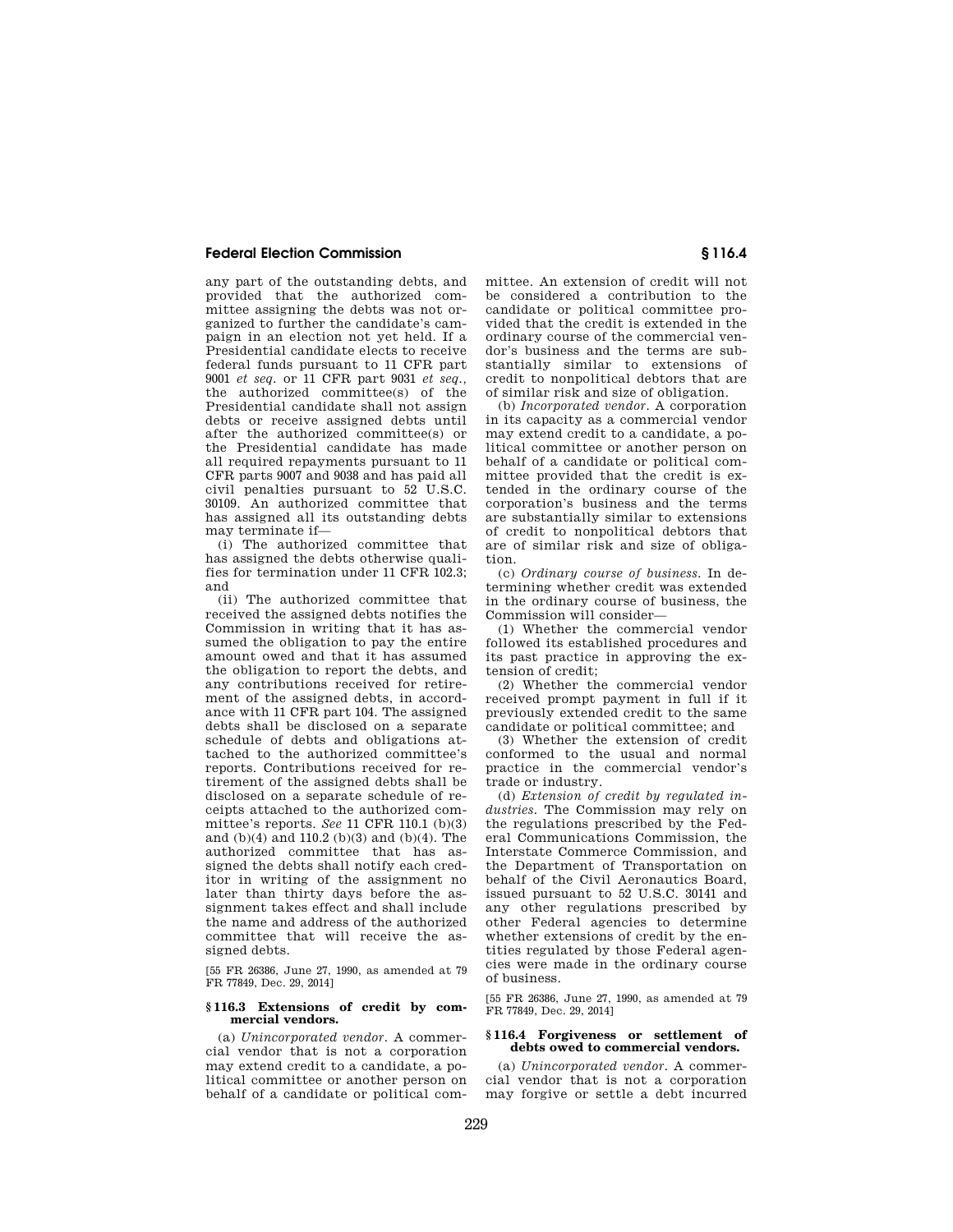by a candidate, a political committee or another person on behalf of a candidate or political committee for less than the entire amount owed on the debt. The amount forgiven will not be considered a contribution by the commercial vendor to the candidate or political committee if—

(1) The amount forgiven is exempted from the definition of contribution in 11 CFR part 100, subpart C; or

(2) The commercial vendor has treated the debt in a commercially reasonable manner and the requirements of 11 CFR 116.7 or 116.8, as appropriate, are satisfied.

(b) *Incorporated vendor.* A corporation may not forgive or settle a debt incurred by a candidate, a political committee or another person on behalf of a candidate or political committee for less than the entire amount owed on the debt unless—

(1) The amount forgiven is exempted from the definition of contribution in 11 CFR part 100, subpart C; or

(2) The corporation has treated the debt in a commercially reasonable manner and the requirements of 11 CFR 116.7 or 116.8, as appropriate, are satisfied.

(c) *Reasonable efforts by a political committee.* A debt or obligation owed by a candidate or a political committee may be totally forgiven (*see* 11 CFR 116.8), or settled (*see* 11 CFR 116.7), provided that—

(1) The amount forgiven is exempted from the definition of contribution in 11 CFR part 100, subpart C; or

(2) The candidate and the political committee have undertaken all reasonable efforts to satisfy the outstanding debt and the requirements of 11 CFR 116.7 or 116.8, as appropriate, including the submission of the information specified in those sections and Commission review, are satisfied.

(d) *Commercially reasonable.* The Commission will determine that a debt settlement between a political committee and a commercial vendor is commercially reasonable if—

(1) The initial extension of credit was made in accordance with 11 CFR 116.3;

(2) The candidate or political committee has undertaken all reasonable efforts to satisfy the outstanding debt.

**§ 116.5 11 CFR Ch. I (1–1–21 Edition)** 

Such efforts may include, but are not limited to, the following—

(i) Engaging in fundraising efforts;

(ii) Reducing overhead and administrative costs; and

(iii) Liquidating assets; and

(3) The commercial vendor has pursued its remedies as vigorously as it would pursue its remedies against a nonpolitical debtor in similar circumstances. Such remedies may include, but are not limited to, the following—

(i) Oral and written requests for payment;

(ii) Withholding delivery of additional goods or services until overdue debts are satisfied;

(iii) Imposition of additional charges or penalties for late payment;

(iv) Referral of overdue debts to a commercial debt collection service; and

(v) Litigation.

(e) *Settlement or forgiveness not required.* The provisions of this part shall not be construed to require a commercial vendor to forgive or settle the debt for less than the entire amount owed.

(f) *Reporting.* The political committee shall continue to report the debt in accordance with 11 CFR 104.3(d) and 104.11 until the Commission has completed a review of the debt settlement plan pursuant to 11 CFR 116.7(f) or until the Commission has completed a review of the request to forgive the debt pursuant to 11 CFR 116.8, or until the political committee pays the debt, whichever occurs first.

[55 FR 26386, June 27, 1990, as amended at 67 FR 78682, Dec. 26, 2002]

## **§ 116.5 Advances by committee staff and other individuals.**

(a) *Scope.* This section applies to individuals who are not acting as commercial vendors. Individuals who are acting as commercial vendors shall follow the requirements of 11 CFR 116.3 and 116.4.

(b) *Treatment as contributions.* The payment by an individual from his or her personal funds, including a personal credit card, for the costs incurred in providing goods or services to, or obtaining goods or services that are used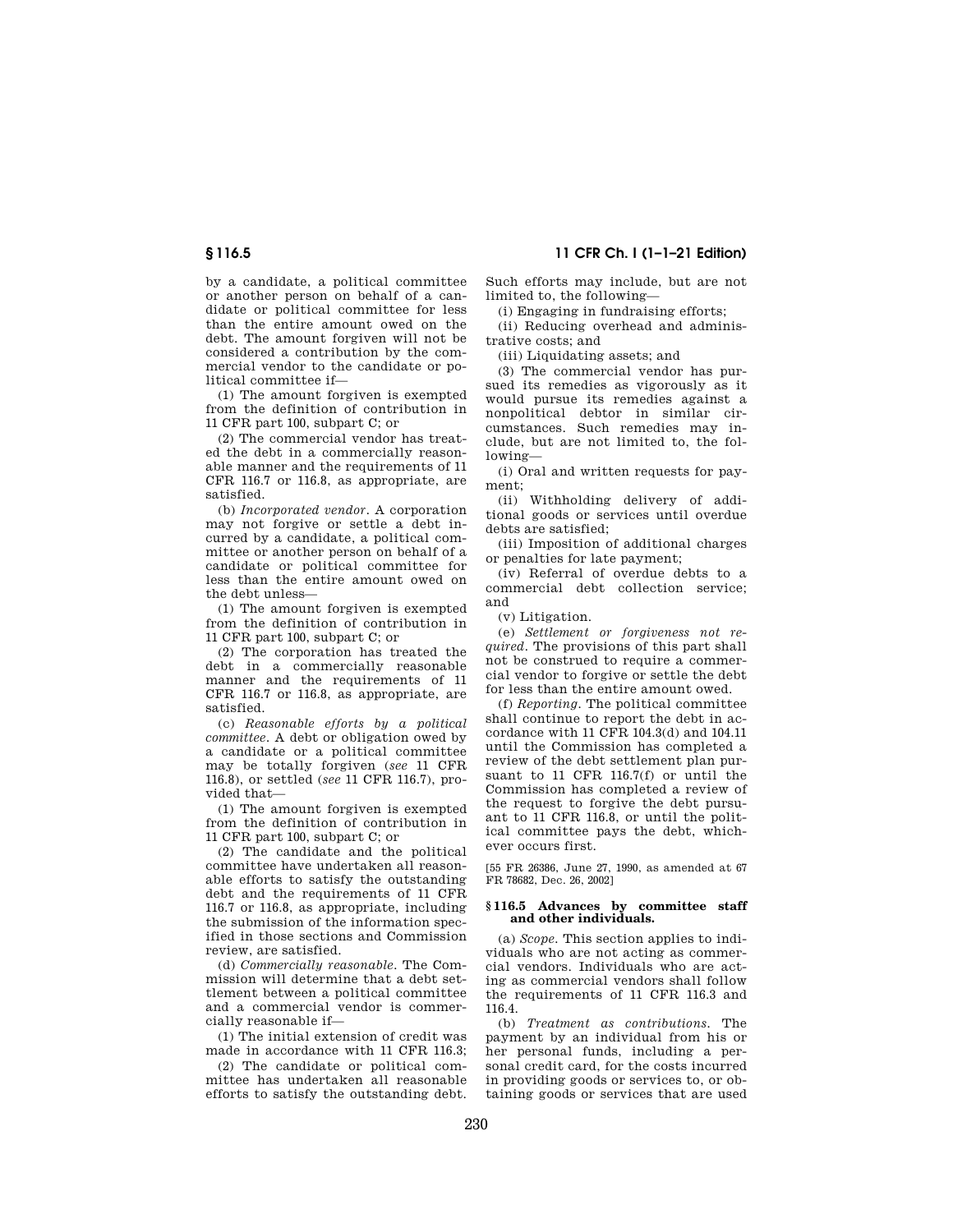by or on behalf of, a candidate or a political committee is a contribution unless the payment is exempted from the definition of contribution under 11 CFR 100.79. If the payment is not exempted under 11 CFR 100.79, it shall be considered a contribution by the individual unless—

(1) The payment is for the individual's transportation expenses incurred while traveling on behalf of a candidate or political committee of a political party or for usual and normal subsistence expenses incurred by an individual, other than a volunteer, while traveling on behalf of a candidate or political committee of a political party; and

(2) The individual is reimbursed within sixty days after the closing date of the billing statement on which the charges first appear if the payment was made using a personal credit card, or within thirty days after the date on which the expenses were incurred if a personal credit card was not used. For purposes of this section, the closing date shall be the date indicated on the billing statement which serves as the cutoff date for determining which charges are included on that billing statement. In addition, ''subsistence expenses'' include only expenditures for personal living expenses related to a particular individual traveling on committee business, such as food or lodging

(c) *Treatment as debts.* A political committee shall treat the obligation arising from a payment described in paragraph (b) of this section as an outstanding debt until reimbursed.

(d) *Settlement or forgiveness of the debt.*  The individual and the political committee may agree to the total forgiveness of the debt (*See* 11 CFR 116.8) or a settlement of the debt for less than the entire amount owed (*See* 11 CFR 116.7), provided that the requirements of 11 CFR 116.7 or 116.8, as appropriate, including the submission of the information specified in these sections and Commission review, are satisfied. The provisions of this part shall not be construed to require the individual to forgive or settle the debt for less than the entire amount owed.

(e) *Reporting.* The political committee shall continue to report the obligation arising from the payment as a debt in accordance with 11 CFR 104.3(d) and 104.11 until the Commission has completed a review of the debt settlement plan pursuant to 11 CFR 116.7(f) or until the Commission has completed a review of the request to forgive the debt pursuant to 11 CFR 116.8, or until the political committee pays the debt, whichever occurs first.

[55 FR 26386, June 27, 1990, as amended at 56 FR 35911, July 29, 1991; 67 FR 78682, Dec. 26, 2002]

## **§ 116.6 Salary payments owed to employees.**

(a) *Treatment as debts or volunteer services.* If a political committee does not pay an employee for services rendered to the political committee in accordance with an employment contract or a formal or informal agreement to do so, the unpaid amount either may be treated as a debt owed by the political committee to the employee or, provided that the employee signs a written statement agreeing to be considered a volunteer, converted to a volunteer services arrangement under 11 CFR 100.74. The unpaid amount shall not be treated as a contribution under 11 CFR part 100, subparts B and C.

(b) *Settlement or forgiveness of the debt.*  If the unpaid amount is treated as a debt, the employee and the political committee may agree to a settlement of the debt for less than the entire amount owed pursuant to 11 CFR 116.7. The provisions of this part shall not be construed to require the employee to settle the debt for less than the entire amount owed.

(c) *Reporting.* If the unpaid amount is treated as a debt, the political committee shall continue to report the debt in accordance with 11 CFR 104.3(d) and 104.11 until the Commission has completed a review of the debt settlement plan pursuant to 11 CFR 116.7(f) or until the employee agrees to be considered a volunteer, or until the political committee pays the debt, whichever occurs first.

[55 FR 26386, June 27, 1990, as amended at 67 FR 78682, Dec. 26, 2002]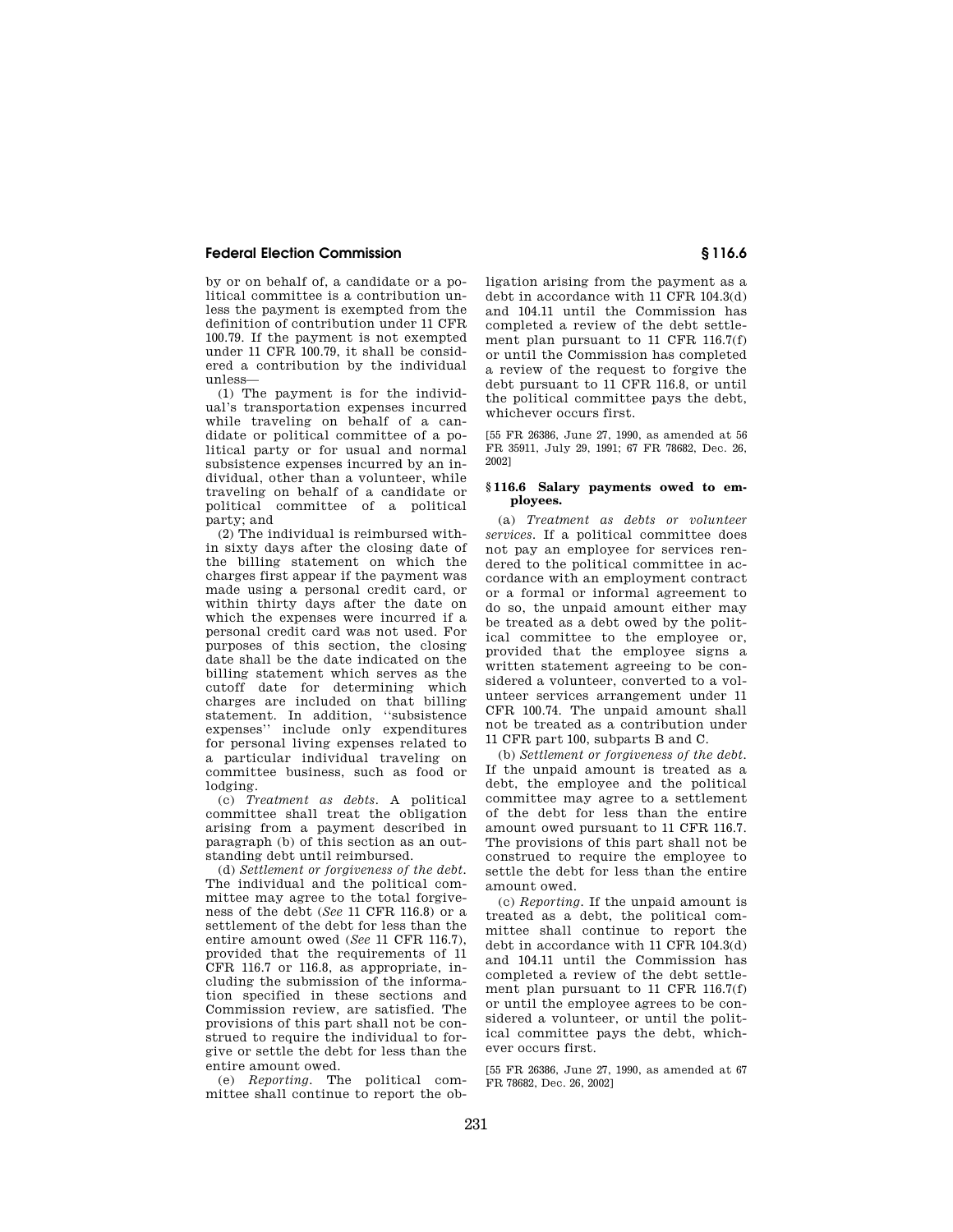# **§ 116.7 11 CFR Ch. I (1–1–21 Edition)**

## **§ 116.7 Debt settlement plans filed by terminating committees; Commission review.**

(a) *Procedures for filing debt settlement plans.* Every terminating committee as defined in 11 CFR 116.1(a) shall file at least one debt settlement plan with the Commission prior to filing its termination report under 11 CFR 102.3. The terminating committee shall file a debt settlement plan after the creditors included in the debt settlement plan have agreed to the settlement or forgiveness of the particular debt(s) owed to each of them. The terminating committee shall not make any payments to the creditors included in the debt settlement plan until completion of Commission review. The Commission encourages terminating committees to include as many debt settlement agreements as possible in a debt settlement plan. The terminating committee shall not file its termination report under 11 CFR 102.3 and shall not terminate until each debt or obligation owed either:

(1) Has been paid in full;

(2) Has been settled and the requirements of this section, including Commission review, have been satisfied;

(3) Has been forgiven by the creditor and the requirements of 11 CFR 116.8, including Commission review, have been satisfied;

(4) Has been determined not to be payable pursuant to 11 CFR 116.9; or

(5) Has been otherwise extinguished or discharged.

(b) *Debts subject to settlement.* Debts and obligations subject to the debt settlement and Commission review requirements and procedures set forth in this section include:

(1) Amounts owed to commercial vendors (*See* 11 CFR 116.3 and 116.4);

(2) Debts arising from advances by committee staff and other individuals (*See* 11 CFR 116.5);

(3) Salary owed to committee employees (*See* 11 CFR 116.6); and

(4) Debts arising from loans from political committees or individuals, including candidates, to the extent permitted under 11 CFR part 110.

(c) *Debts that shall not be settled; Disputed debts.* (1) Debts and obligations that shall not be forgiven or settled for less than the entire amount owed include repayment obligations pursuant to 11 CFR 9007.2, 9008.10, 9008.11, 9038.2 or 9038.3 of funds received from the Presidential Election Campaign Fund or the Presidential Primary Matching Payment Account.

(2) Disputed debts are not subject to the debt settlement and Commission review requirements and procedures. (*See* CFR 116.10).

(d) *Reporting.* The terminating committee shall continue to report each outstanding debt or obligation included in a debt settlement plan in accordance with 11 CFR 104.3(d) and 104.11 until the Commission has completed a review of the debt settlement plan pursuant to paragraph (f) of this section. The terminating committee shall continue to report all remaining debts and obligations not included in the debt settlement plan in accordance with 11 CFR 104.3 and 104.11.

(e) *Contents of debt settlement plans.* (1) The debt settlement plan shall provide the following information on each debt covered by the plan—

(i) The terms of the initial extension of credit and a description of the terms under which the creditor has extended credit to nonpolitical debtors of similar risk and size of obligation;

(ii) A description of the efforts made by the candidate or the terminating committee to satisfy the debt;

(iii) A description of the remedies pursued by the creditor to obtain payment of the debt and a comparison to the remedies customarily pursued by the creditor in similar circumstances involving nonpolitical debtors; and

(iv) The terms of the debt settlement and a comparison to the terms of the creditor's other debt settlements involving nonpolitical debtors in similar circumstances, if any.

(2) Each debt settlement plan filed under this section shall include a signed statement from each creditor covered indicating agreement to the terms of the settlement of the debt owed to that creditor.

(3) The debt settlement plan shall include a statement as to whether the terminating committee has sufficient cash on hand to pay the total amount indicated in the debt settlement plan, and if not, a statement as to what steps the terminating committee will take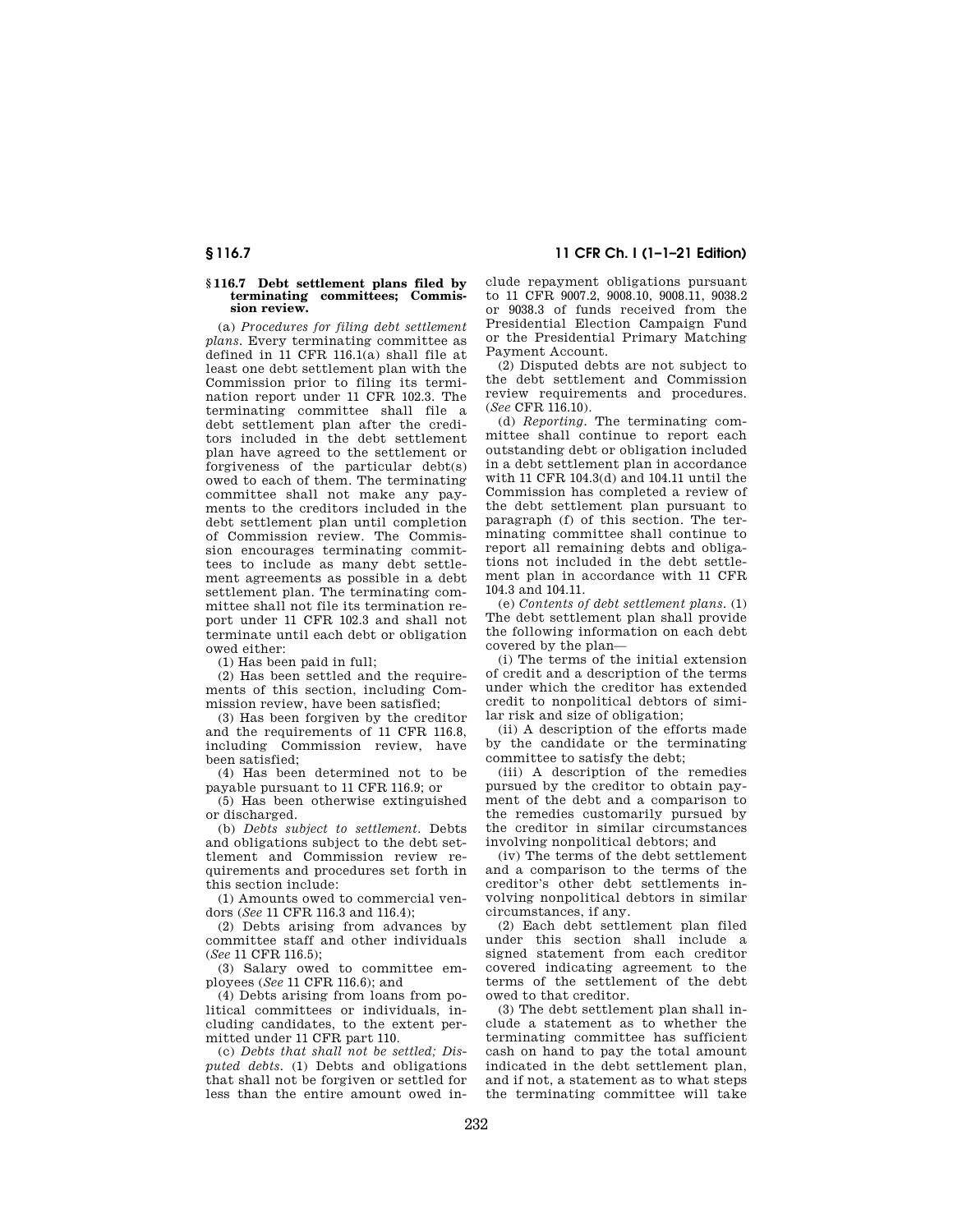to obtain the funds needed to make the payments.

(4) If a debt settlement plan does not include settlements for all of the terminating committee's outstanding debts and obligations, the debt settlement plan shall include a separate list of all of the terminating committee's remaining debts and obligations, including debts that are not subject to debt settlement as set forth in paragraph (c) of this section. The debt settlement plan shall indicate—

(i) Whether the terminating committee intends to pay the entire amount still owed on each remaining debt or obligation or to settle such debts and obligations, and if settlement is contemplated, the terms that were or will be offered to the creditor(s); and

(ii) Whether the terminating committee has sufficient cash on hand to pay such remaining debts and obligations, or to pay a lesser portion of such amounts, and if not, what steps the terminating committee will take to obtain the funds needed to make such payments.

(5) If the terminating committee expects to have residual funds or assets after disposing of all its outstanding debts and obligations, the debt settlement plan shall include a statement as to the purpose for which such residual funds or assets will be used. *See* 11 CFR 110.1(b)(3)(iii) regarding contributions received to pay net debts outstanding owed by authorized committees.

(6) The political committee filing the debt settlement plan shall demonstrate in the debt settlement plan that such political committee qualifies as a terminating committee under 11 CFR 116.1(a) and shall state when the political committee expects to file a termination report under 11 CFR 102.3.

(7) Upon the Commission's request, the candidate, the terminating committee or the creditor shall provide such additional information as the Commission may require to review the debt settlement plan. The Commission may also require the submission of additional debt settlement agreements prior to Commission review of the debt settlement plan.

(f) *Commission review of debt settlement plans.* In reviewing the debt settlement plan, the Commission will consider—

(1) The information provided by the terminating committee and the creditors under this section;

(2) The amount of each debt that remains unpaid and the length of time each debt has been overdue;

(3) The amount and percentage of each debt that would be forgiven under the plan;

(4) The total amount of debts and obligations owed by the terminating committee to all creditors, compared to the total amount of cash on hand and other amounts available to pay those debts and obligations;

(5) The year to date expenditures and receipts of the terminating committee; and

(6) Whether the total percentage that was or will be repaid on any loans made by the candidate to the terminating committee is comparable to the total percentage that was or will be paid to other creditors.

(g) *Debts dischargeable in bankruptcy.*  If a terminating committee is released from debts or obligations pursuant to a discharge under 11 U.S.C. chapter 7, the terminating committee's debt settlement plan shall include a copy of the order issued by the Bankruptcy Court of the United States so indicating, and a list of all debts and obligations from which the terminating committee is released, in lieu of the information specified in paragraphs  $(e)(1)$ ,  $(e)(2)$ , and (e)(3) of this section.

## **§ 116.8 Creditor forgiveness of debts owed by ongoing committees; Commission review.**

(a) *General requirements.* A creditor may forgive the outstanding balance of a debt owed by an ongoing committee if the creditor and the ongoing committee have satisfied the requirements of 11 CFR 116.3 or 116.5, as appropriate, regarding extensions of credit by commercial vendors and advances by committee staff and other individuals, and the debt has been outstanding for at least twenty-four months, and—

(1) The creditor has exercised reasonable diligence in attempting to locate the ongoing committee and has been unable to do so; or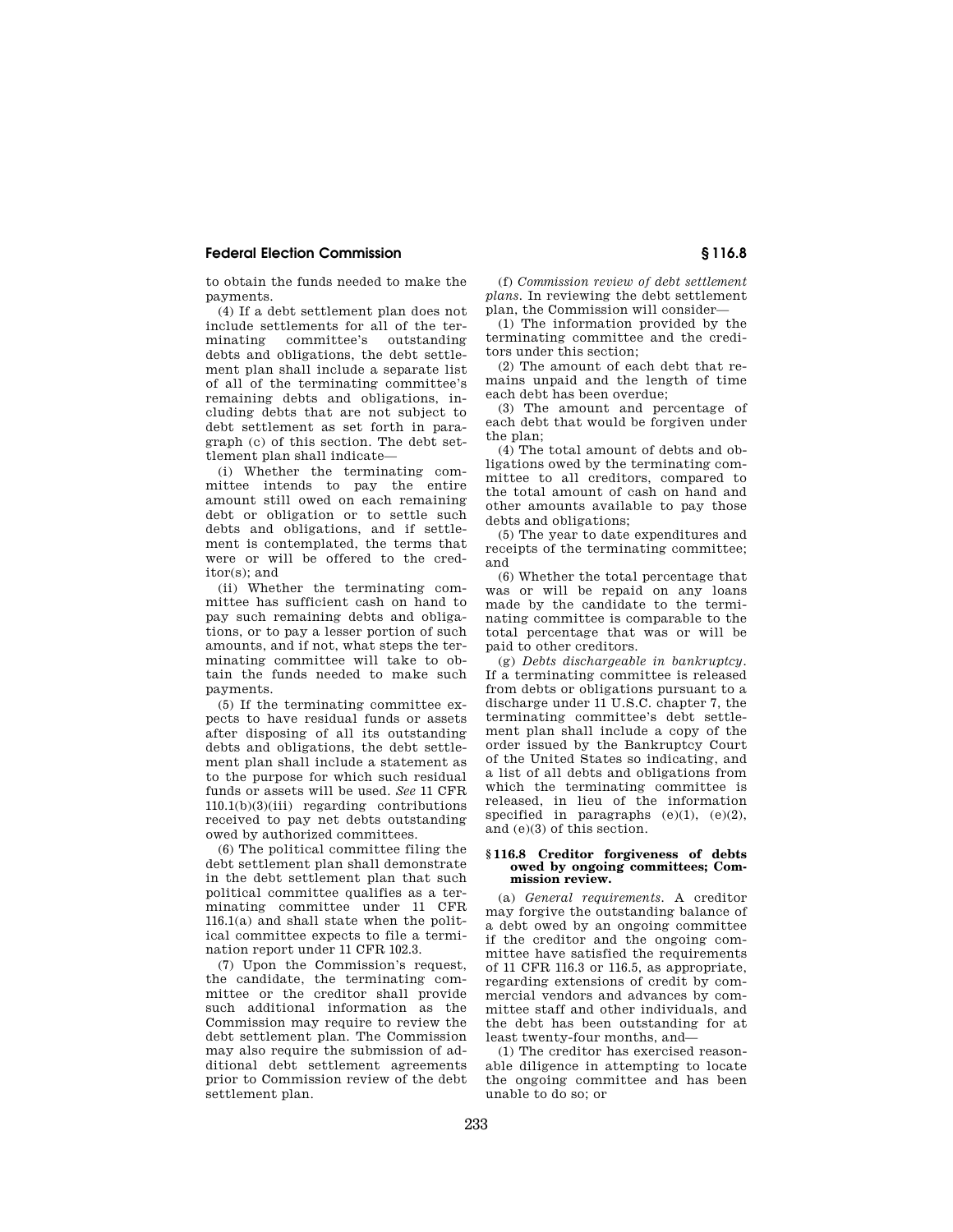(2) The ongoing committee—

(i) Does not have sufficient cash on hand to pay the creditor;

(ii) Has receipts of less than \$1000 during the previous twenty-four months;

(iii) Has disbursements of less than \$1000 during the previous twenty-four months; and

(iv) Owes debts to other creditors of such magnitude that the creditor could reasonably conclude that the ongoing committee will not pay this particular debt.

(b) *Procedures for forgiving debts.* A creditor that intends to forgive a debt owed by an ongoing committee shall notify the Commission by letter of its intent. The letter shall demonstrate that the requirements set forth in paragraph (a) of this section are satisfied. The letter shall provide the following information—

(1) The terms of the initial extension of credit and a description of the terms under which the creditor has extended credit to nonpolitical debtors of similar risk and size of obligation;

(2) A description of the efforts made by the candidate or the ongoing committee to satisfy the debt;

(3) A description of the remedies pursued by the creditor to obtain payment of the debt and a comparison to the remedies customarily pursued by the creditor in similar circumstances involving nonpolitical debtors; and

(4) An indication that the creditor has forgiven other debts involving nonpolitical debtors in similar circumstances, if any.

(c) *Commission review.* Upon the Commission's request, the ongoing committee or the creditor shall provide such additional information as the Commission may require to review the creditor's request. The Commission will review each request to forgive a debt to determine whether the candidate, the ongoing committee, and the creditor have complied with the requirements of 11 CFR part 116, and whether or not the forgiveness of the debt would result in an apparent violation of the Act or the Commission's regulations.

# **§ 116.9 11 CFR Ch. I (1–1–21 Edition)**

## **§ 116.9 Creditors that cannot be found or that are out of business.**

(a) *General requirements.* A political committee may request that the Commission determine that a debt owed to a creditor is not payable for purposes of the Act if the debt has been outstanding for at least twenty-four months, and the requirements of paragraph (b) or (c) of this section, as appropriate, have been satisfied, and—

(1) The creditor has gone out of business and no other entity has a right to be paid the amount owed; or

 $(2)$  The political committee has exercised reasonable diligence in attempting to locate the creditor and has been unable to do so. *Reasonable diligence in attempting to locate the creditor* means the political committee has attempted to ascertain the current address and telephone number, and has attempted to contact the creditor by registered or certified mail, and either in person or by telephone.

(b) *Terminating committees.* If the political committee making the request is a terminating committee, the terminating committee shall include the request in a debt settlement plan filed with the Commission, and shall demonstrate that the requirements of 11 CFR 116.3, 116.5 or 116.6, as appropriate, and 116.9(a) are satisfied. The terminating committee shall continue to disclose the debt on its schedules of outstanding debts and obligations until the Commission has completed its review of the debt settlement plan pursuant to 11 CFR 116.7(f) and has determined that the debt is not payable for purposes of the Act.

(c) *Ongoing committees.* If the political committee making the request is an ongoing committee, the ongoing committee shall make the request in writing and shall demonstrate that the requirements of 11 CFR 116.3, 116.5 or 116.6, as appropriate, and 116.9(a) are satisfied. The Commission will review the request to determine whether the ongoing committee and the creditor have complied with the requirements of 11 CFR part 116, and to determine whether reporting the debt as not payable would result in an apparent violation of the Act or the Commission's regulations. The ongoing committee shall continue to disclose the debt on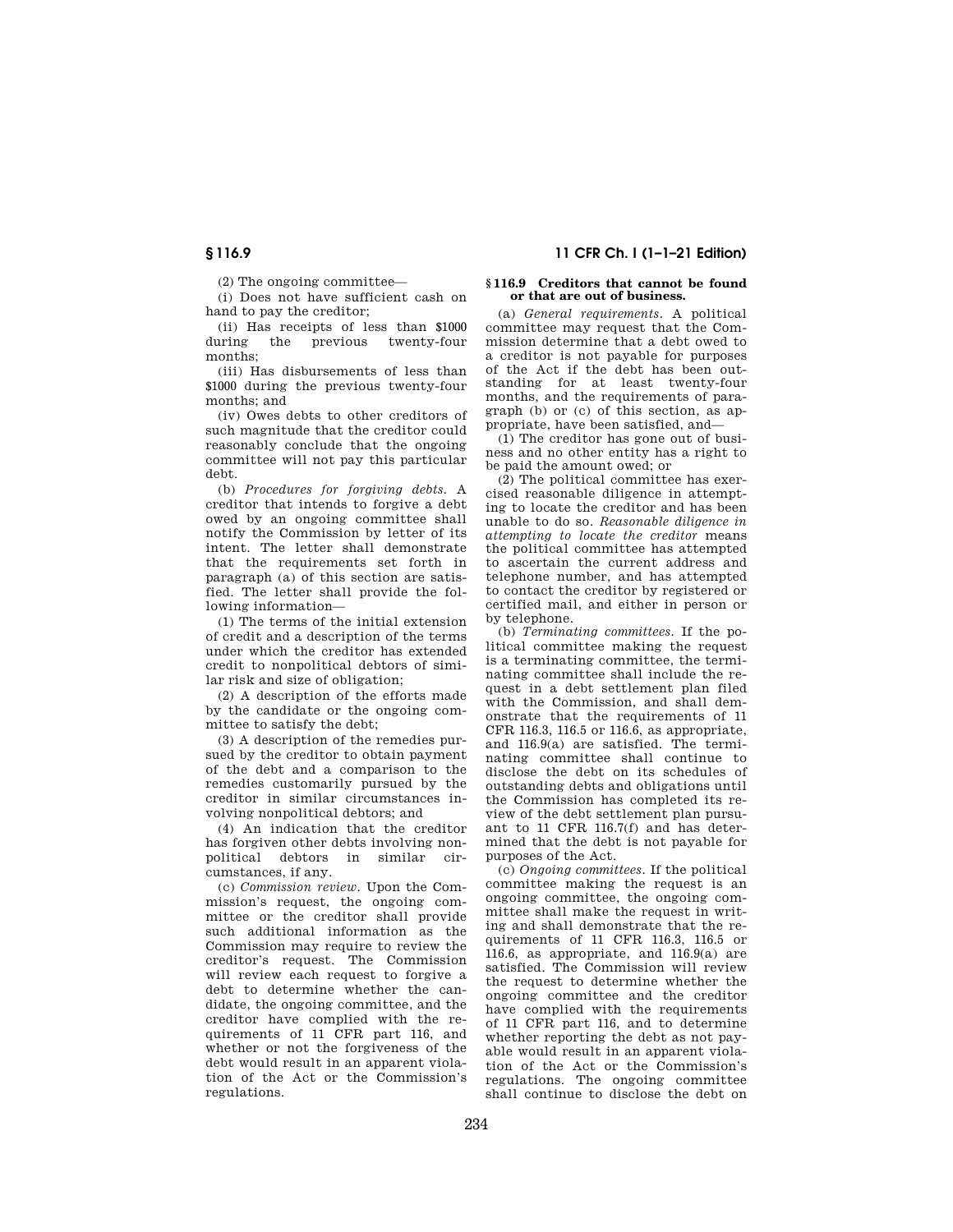its schedules of outstanding debts and obligations until the Commission has completed its review of the request and has determined that the debt is not payable for purposes of the Act.

(d) *Reporting.* Upon notification that the Commission has determined that the debt is not payable for purposes of the Act, the political committee may list the debt as not payable on the next due report. Notwithstanding 11 CFR 104.11, the debt does not have to be included in subsequent reports unless the status of the debt changes. The presence of a debt that the Commission has determined is not payable shall not bar the political committee from terminating its registration pursuant to 11 CFR 102.3.

# **§ 116.10 Disputed debts.**

(a) *Reporting disputed debts.* A political committee shall report a disputed debt in accordance with 11 CFR 104.3(d) and 104.11 if the creditor has provided something of value to the political committee. Until the dispute is resolved, the political committee shall disclose on the appropriate reports any amounts paid to the creditor, any amount the political committee admits it owes and the amount the creditor claims is owed. The political committee may also note on the appropriate reports that the disclosure of the disputed debt does not constitute an admission of liability or a waiver of any claims the political committee may have against the creditor. (*See also*  11 CFR 9035.1(a)(2) regarding the effect of disputed debts on a candidate's expenditure limitations under 11 CFR part 9035.)

(b) *Disputed debts owed by terminating committees.* If a terminating committee and a creditor have been unable to resolve a disputed debt, and the terminating committee files a debt settlement plan covering other debts or other creditors, the terminating committee shall include in the debt settlement plan a brief description as to the nature of the dispute and the status of the terminating committee's efforts to resolve the dispute. The debt settlement plan need not include a signed affidavit from the creditor involved in the dispute pursuant to 11 CFR  $116.7(e)(2)$ .

## **§ 116.11 Restriction on an authorized committee's repayment of personal loans exceeding \$250,000 made by the candidate to the authorized committee.**

(a) For purposes of this part, personal loans mean a loan or loans, including advances, made by a candidate, using personal funds, as defined in 11 CFR 100.33, to his or her authorized committee where the proceeds of the loan were used in connection with the candidate's campaign for election. Personal loans also include loans made to a candidate's authorized committee that are endorsed or guaranteed by the candidate or that are secured by the candidate's personal funds.

(b) For personal loans that, in the aggregate, exceed \$250,000 in connection with an election, the authorized committee:

(1) May repay the entire amount of the personal loans using contributions to the candidate or the candidate's authorized committee provided that those contributions were made on the day of the election or before;

(2) May repay up to \$250,000 of the personal loans from contributions made to the candidate or the candidate's authorized committee after the date of the election; and

(3) Must not repay, directly or indirectly, the aggregate amount of the personal loans that exceeds \$250,000, from contributions to the candidate or the candidate's authorized committee if those contributions were made after the date of the election.

(c) If the aggregate outstanding balance of the personal loans exceeds \$250,000 after the election, the authorized political committee must comply with the following conditions:

(1) If the authorized committee uses the amount of cash on hand as of the day after the election to repay all or part of the personal loans, it must do so within 20 days of the election.

(2) Within 20 days of the election date, the authorized committee must treat the portion of the aggregate outstanding balance of the personal loans that exceeds \$250,000 minus the amount of cash on hand as of the day after the election used to repay the loan as a contribution by the candidate.